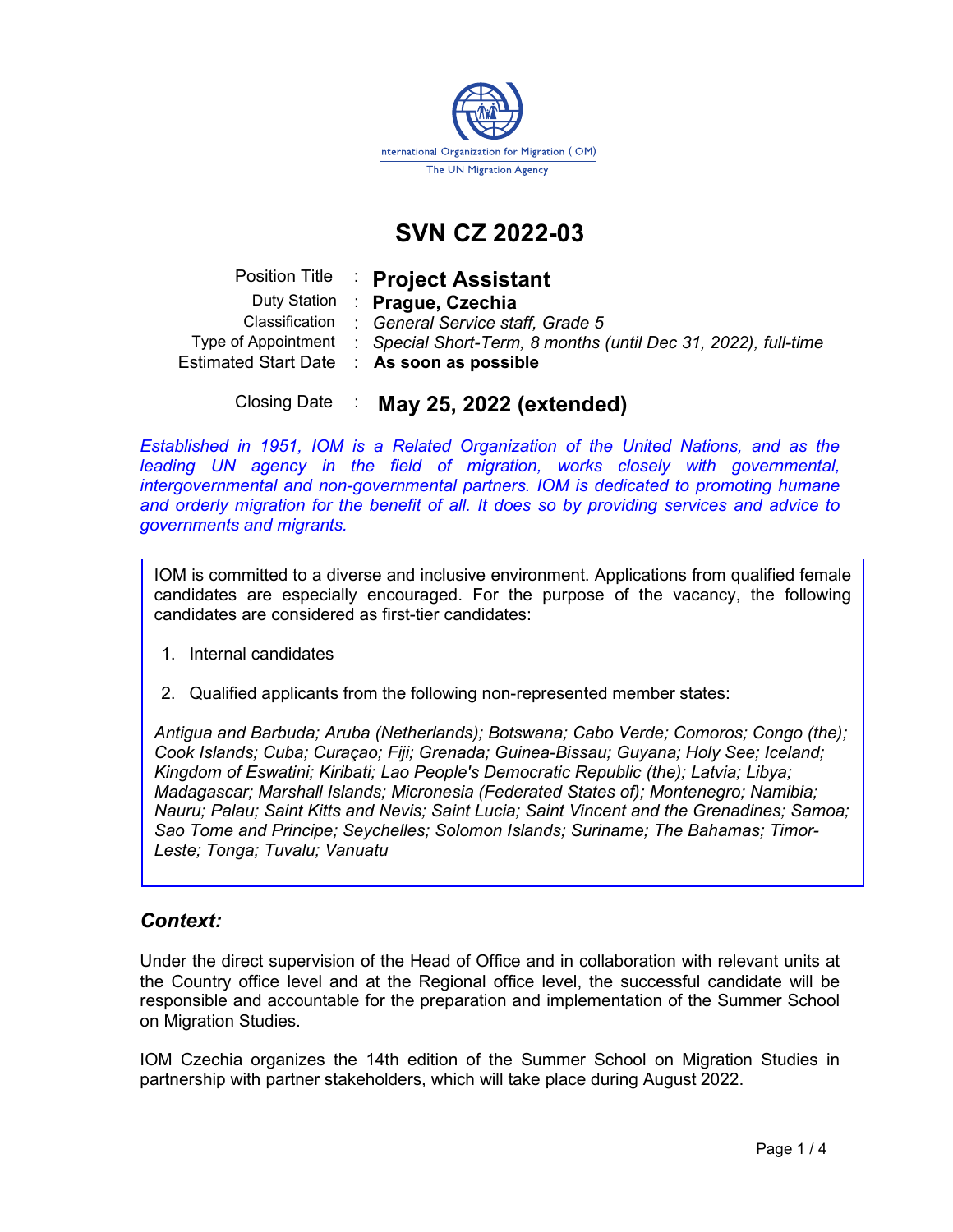# Core Functions / Responsibilities:

- 1. Assist in the implementation and monitoring of project activities.
- 2. Under the guidance of the direct supervisor, identify and liaise with speakers and lecturers for the Summer School on Migration Studies.
- 3. Under the guidance of the direct supervisor, identify and liaise with participants of the Summer School on Migration Studies.
- 4. Under the guidance of the direct supervisor, prepare communication briefings for the IOM Czechia main communication portals – website and social media.
- 5. Organize meetings, Summer School lectures, workshops and training sessions; prepare training materials and participate in the delivering of workshops.
- 6. Monitor budget implementation and propose adjustments as necessary.
- 7. Act as focal point for administrative coordination of project implementation, involving extensive liaison with diverse organizational units and external parties to initiate requests, obtain necessary clearances, follow-up on administrative actions, etc.
- 8. Draft status reports; identify shortfalls in delivery, bring them to the attention of the supervisor and suggest corrective measures.
- 9. Draft project update reports, briefing notes, graphics, statistical tables, and other forms of documentation upon the supervisor's request.
- 10. Participate in meetings and conferences; maintain effective liaison and coordination with local authorities, partners, United Nation agencies, intergovernmental and nongovernmental organizations, donors and other stakeholders relevant to the project.
- 11. Assist in monitoring work of implementing partners and report any non-compliance to the supervisor.
- 12. Provides guidance/training to new/junior staff.
- 13. Perform such other duties as may be assigned.

# Required Qualifications and Experience

## Education

- Bachelor's degree in Political or Social Sciences, International Relations, Development Studies, Migration Studies, Human Rights, Law or related fields from an accredited academic institution with three years of relevant professional experience; or
- School diploma with five years of relevant experience.

## Experience

- Experience in liaising with non-governmental organizations; academia, governmental authorities, national/international institutions or United Nations agencies.
- Prior work experience with international humanitarian organizations, nongovernment or government institutions/organization in a multi-cultural setting is an advantage.
- Experience organizing similar type of events.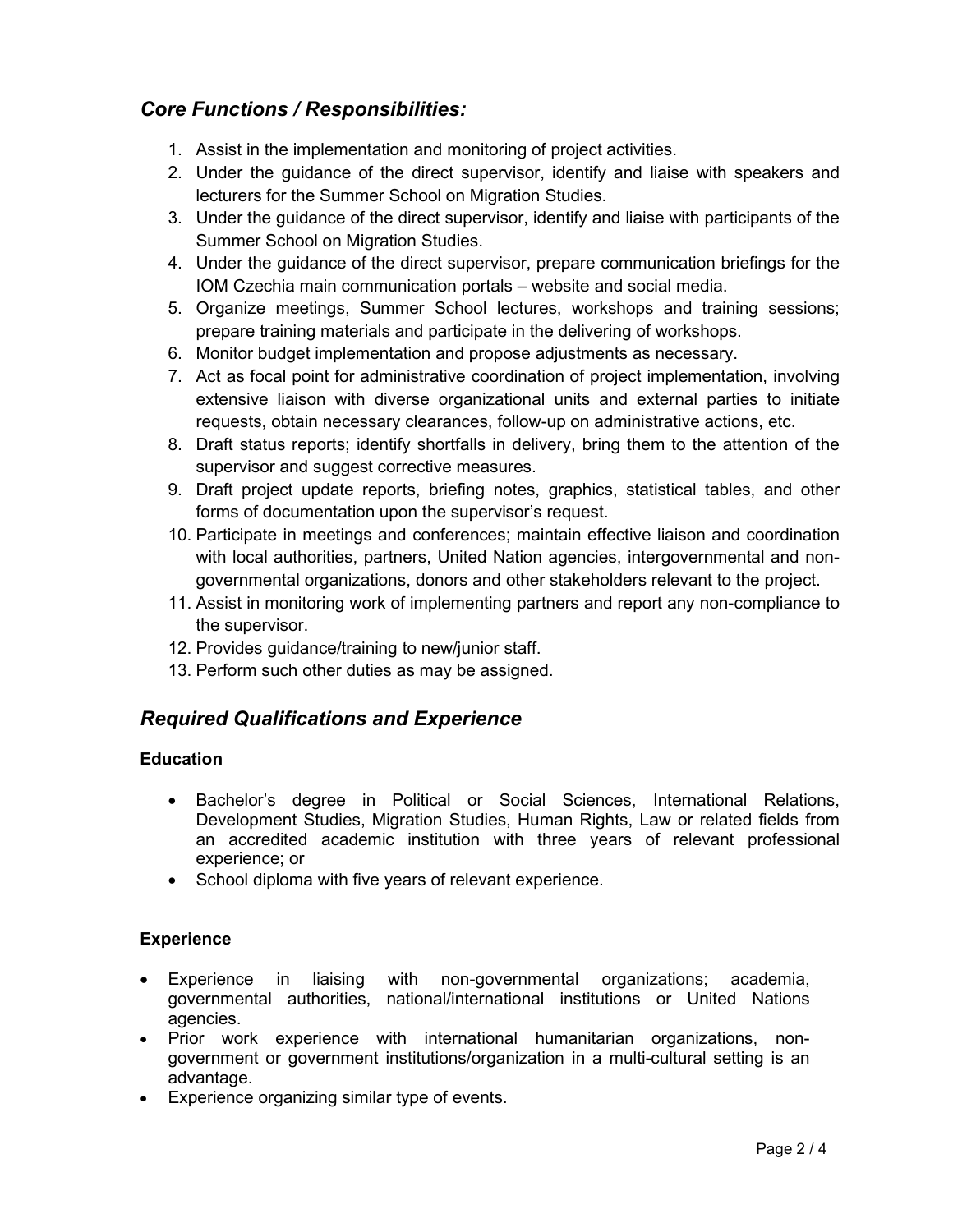- Knowledge of migration related subject areas dealt with by the Organization (advantage).
- Familiarity with financial rules and regulations.
- Excellent presentation skills.
- Report drafting skills.
- Proactive problem-solving attitude and excellent communication skills (both written and oral).

### Languages

Fluency in English and Czech is required. Additional knowledge of any other IOM official language (French, Spanish) will be considered as advantage.

## Required Competencies

#### Values

- Inclusion and respect for diversity: respects and promotes individual and cultural differences; encourages diversity and inclusion wherever possible.
- Integrity and transparency: maintains high ethical standards and acts in a manner consistent with organizational principles/rules and standards of conduct.
- Professionalism: demonstrates ability to work in a composed, competent and committed manner and exercises careful judgment in meeting day-to-day challenges.

### Core Competencies – behavioural indicators level 2

- Teamwork: develops and promotes effective collaboration within and across units to achieve shared goals and optimize results.
- Delivering results: produces and delivers quality results in a service-oriented and timely manner; is action oriented and committed to achieving agreed outcomes.
- Managing and sharing knowledge: continuously seeks to learn, share knowledge and innovate.
- Accountability: takes ownership for achieving the Organization's priorities and assumes responsibility for own action and delegated work.
- Communication: encourages and contributes to clear and open communication; explains complex matters in an informative, inspiring and motivational way.

IOM's competency framework can be found at this link.

### **Other**

Any offer made to the candidate in relation to this vacancy notice is subject to funding confirmation.